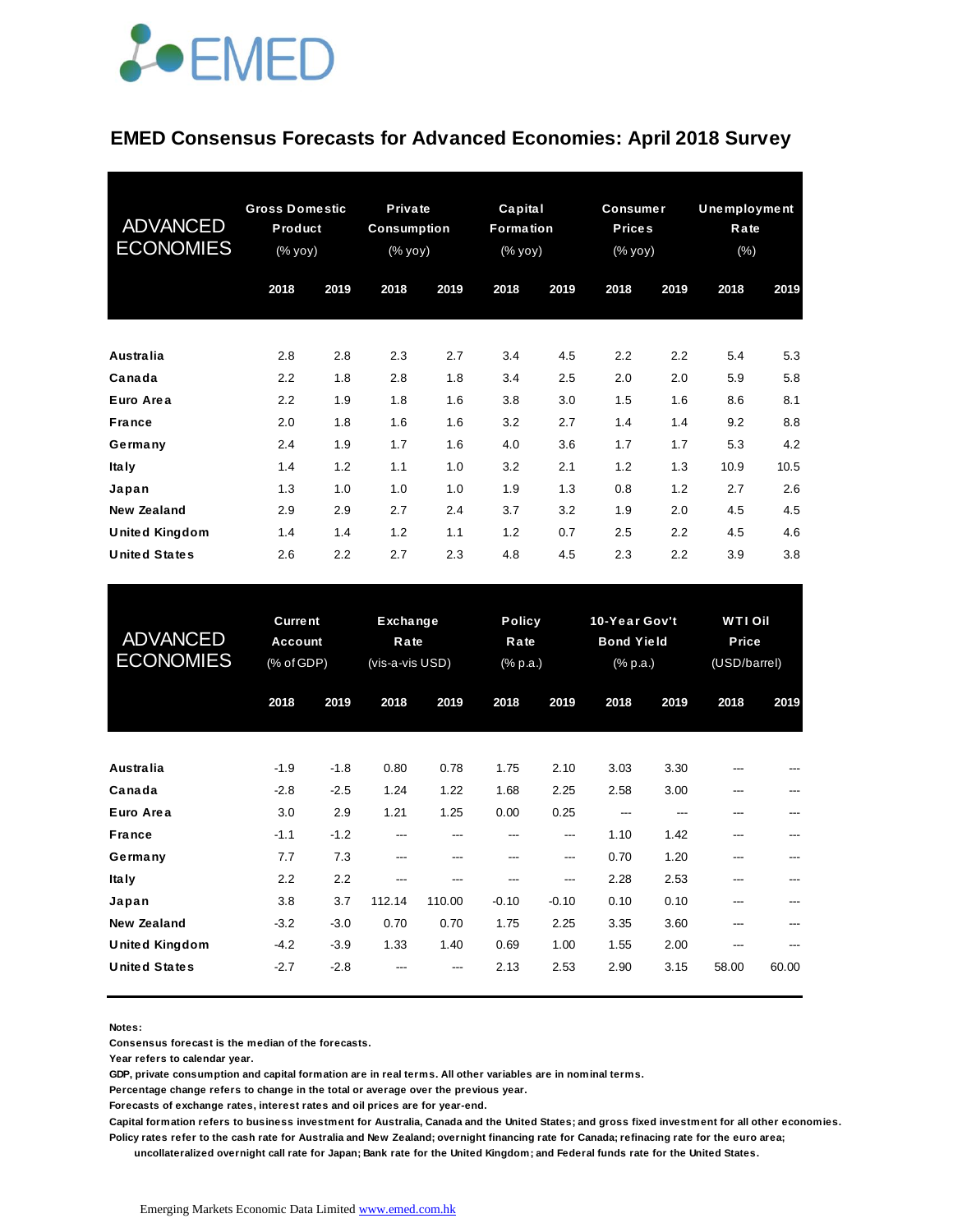

#### **EMED Consensus Forecasts for Emerging Markets: April 2018 Survey**

| <b>EMERGING</b><br><b>MARKETS</b> | <b>Gross Domestic</b><br>Product |      | Private<br><b>Consumption</b> |      | <b>Fixed</b><br>Investment |        | Consumer<br><b>Prices</b> |      | Unemployment<br>Rate | (% )              |  |
|-----------------------------------|----------------------------------|------|-------------------------------|------|----------------------------|--------|---------------------------|------|----------------------|-------------------|--|
|                                   | (% yoy)                          |      | (% yoy)                       |      | (% yoy)                    |        | (% yoy)                   |      |                      |                   |  |
|                                   | 2018                             | 2019 | 2018                          | 2019 | 2018                       | 2019   | 2018                      | 2019 | 2018                 | 2019              |  |
|                                   |                                  |      |                               |      |                            |        |                           |      |                      |                   |  |
| Argentina                         | 3.4                              | 2.8  | 3.0                           | 3.3  | 7.5                        | 5.6    | 18.1                      | 12.3 | 7.7                  | 7.8               |  |
| <b>Brazil</b>                     | 2.3                              | 2.5  | 2.8                           | 2.3  | 5.3                        | 6.2    | 3.9                       | 4.2  | 11.1                 | 11.3              |  |
| Chile                             | 3.0                              | 2.9  | 2.8                           | 2.7  | 2.5                        | 0.3    | 2.5                       | 3.0  | 6.7                  | 6.9               |  |
| China                             | 6.5                              | 6.3  | 8.2                           | 8.6  | 5.2                        | 5.0    | 2.2                       | 2.3  | 4.1                  | 4.1               |  |
| Colombia                          | 2.5                              | 3.1  | 2.6                           | 3.4  | 3.9                        | 3.9    | 3.3                       | 3.1  | 9.8                  | 9.3               |  |
| <b>Czech Republic</b>             | 3.5                              | 2.8  | 3.9                           | 2.2  | 5.0                        | 3.6    | 2.3                       | 2.1  | 2.9                  | 2.5               |  |
| <b>Hong Kong</b>                  | 2.6                              | 2.5  | 3.1                           | 2.4  | 2.3                        | 2.2    | 2.1                       | 2.2  | 3.3                  | 3.3               |  |
| Hungary                           | 3.6                              | 2.6  | 3.7                           | 3.1  | 10.6                       | 7.4    | 2.6                       | 2.6  | 4.0                  | 3.8               |  |
| India                             | 7.2                              | 7.5  | 7.1                           | 7.0  | 4.9                        | 8.0    | 4.7                       | 4.5  | $---$                | $\qquad \qquad -$ |  |
| Indonesia                         | 5.3                              | 5.4  | 5.1                           | 5.0  | 5.8                        | 5.0    | 4.0                       | 4.0  | 5.4                  | 5.3               |  |
| Malaysia                          | 5.0                              | 4.9  | 6.0                           | 3.2  | 5.9                        | 5.3    | 3.0                       | 2.5  | 3.4                  | 3.4               |  |
| <b>Mexico</b>                     | 2.2                              | 2.4  | 2.8                           | 2.3  | 1.5                        | $-0.5$ | 4.2                       | 3.8  | 3.5                  | 3.5               |  |
| <b>Philippines</b>                | 6.5                              | 6.5  | 6.2                           | 6.0  | 9.7                        | 10.0   | 3.5                       | 3.2  | 5.5                  | 5.7               |  |
| Poland                            | 3.8                              | 3.2  | 3.9                           | 3.1  | 7.6                        | 6.0    | 2.3                       | 2.6  | 4.9                  | 4.7               |  |
| Russia                            | 1.7                              | 1.8  | 3.2                           | 1.8  | 3.6                        | 1.3    | 4.0                       | 4.0  | 5.1                  | 5.1               |  |
| <b>Singapore</b>                  | 3.0                              | 2.5  | 2.3                           | 2.5  | 0.5                        | 3.7    | 1.0                       | 1.4  | 2.2                  | 2.3               |  |
| South Korea                       | 3.0                              | 2.8  | 2.5                           | 2.5  | 2.7                        | 2.5    | 1.9                       | 2.0  | 3.6                  | 3.6               |  |
| Taiwan                            | 2.4                              | 2.0  | 2.2                           | 1.8  | 2.6                        | 1.1    | 1.2                       | 1.2  | 3.7                  | 3.8               |  |
| <b>Thailand</b>                   | 3.8                              | 3.5  | 3.3                           | 3.0  | 4.3                        | 2.5    | 1.5                       | 1.6  | 1.1                  | 0.8               |  |
| Turkey                            | 3.8                              | 3.8  | 4.2                           | 3.6  | 3.7                        | 4.1    | 9.5                       | 8.5  | 11.0                 | 11.0              |  |

|                                   | <b>Money</b>  |                                          | <b>Merchandise</b> |      | Merchandise    |      | Current        |        | Exchange        |       |
|-----------------------------------|---------------|------------------------------------------|--------------------|------|----------------|------|----------------|--------|-----------------|-------|
| <b>EMERGING</b><br><b>MARKETS</b> | Supply M2     |                                          | <b>Exports</b>     |      | <b>Imports</b> |      | <b>Account</b> |        | Rate            |       |
|                                   | (% yoy)       |                                          | $(%$ (% yoy)       |      | $(%$ (% yoy)   |      | (% of GDP)     |        | (vis-a-vis USD) |       |
|                                   | 2018          | 2019                                     | 2018               | 2019 | 2018           | 2019 | 2018           | 2019   | 2018            | 2019  |
|                                   |               |                                          |                    |      |                |      |                |        |                 |       |
|                                   |               |                                          |                    |      |                |      |                |        |                 |       |
| Argentina                         | 29.9          | 23.3                                     | 5.5                | 3.7  | 9.5            | 5.1  | $-4.4$         | $-4.5$ | 20.10           | 22.28 |
| <b>Brazil</b>                     | 5.5           | $\frac{1}{2}$                            | 5.1                | 3.5  | 9.4            | 6.3  | $-1.6$         | $-1.9$ | 3.25            | 3.30  |
| Chile                             | 7.0           | $\cdots$                                 | 3.9                | 2.1  | 5.1            | 1.8  | $-1.9$         | $-1.3$ | 623             | 620   |
| China                             | 9.0           | 9.0                                      | 5.2                | 5.1  | 6.0            | 4.7  | 1.4            | 1.3    | 6.52            | 6.29  |
| Colombia                          | 13.0          | 14.5                                     | 4.3                | 2.3  | 5.3            | 4.5  | $-3.4$         | $-3.4$ | 2941            | 3050  |
| <b>Czech Republic</b>             | $\frac{1}{2}$ | $\frac{1}{2}$                            | 6.5                | 6.5  | 8.4            | 6.9  | 0.5            | 0.5    | 20.8            | 20.4  |
| <b>Hong Kong</b>                  | 7.4           | 8.5                                      | 4.7                | 4.5  | 4.6            | 3.8  | 3.0            | 3.0    | 7.80            | 7.80  |
| Hungary                           | 4.1           | $---$                                    | 6.5                | 5.8  | 7.7            | 6.7  | 3.0            | 2.5    | 255             | 250   |
| India                             | 12.8          | $---$                                    | 8.4                | 6.8  | 11.0           | 8.0  | $-1.4$         | $-1.5$ | 65.1            | 64.0  |
| Indonesia                         | 12.0          | $---$                                    | 5.5                | 6.0  | 6.4            | 4.0  | $-1.9$         | $-1.8$ | 13400           | 13400 |
| Malaysia                          | 3.9           | $---$                                    | 5.0                | 5.5  | 5.5            | 5.7  | 2.9            | 2.5    | 4.05            | 4.10  |
| <b>Mexico</b>                     | 9.1           | 8.9                                      | 6.0                | 3.9  | 5.5            | 4.0  | $-2.0$         | $-2.3$ | 18.8            | 18.9  |
| <b>Philippines</b>                | 15.1          | $---$                                    | 6.0                | 7.0  | 6.5            | 8.6  | $-0.4$         | $-0.4$ | 51.4            | 51.1  |
| <b>Poland</b>                     | 8.6           | 9.5                                      | 7.1                | 5.5  | 8.3            | 5.9  | $-0.6$         | $-1.0$ | 3.39            | 3.48  |
| Russia                            | 8.5           | $\frac{1}{2}$                            | 2.1                | 2.5  | 5.6            | 0.7  | 2.3            | 2.5    | 58.3            | 57.5  |
| Singapore                         | 6.2           | $\cdots$                                 | 3.8                | 5.8  | 4.1            | 5.6  | 19.0           | 18.6   | 1.33            | 1.30  |
| South Korea                       | 5.6           | $\hspace{0.05cm} \ldots \hspace{0.05cm}$ | 4.8                | 3.3  | 4.6            | 3.0  | 5.5            | 5.5    | 1090            | 1050  |
| Taiwan                            | 4.1           | 4.3                                      | 5.3                | 4.6  | 5.4            | 4.1  | 12.3           | 12.0   | 30.0            | 30.0  |
| <b>Thailand</b>                   | 5.0           | 5.0                                      | 4.8                | 4.7  | 7.9            | 7.4  | 8.1            | 7.3    | 32.2            | 32.0  |
| Turkey                            | 14.7          | $---$                                    | 5.5                | 5.4  | 5.2            | 4.2  | $-4.5$         | $-4.5$ | 4.11            | 4.10  |
|                                   |               |                                          |                    |      |                |      |                |        |                 |       |

**Notes:** 

**Consensus forecast is the median of the forecasts.**

**Year refers to calendar year except for India for which fiscal year (April to March) is used.**

**GDP, private consumption and fixed investment are in real terms. All other variables are in nominal terms.**

**Percentage change refers to change in the total or average over the previous year, except for money supply growth which is** 

 **based on year-end figures.**

**Forecasts of exchange rates and interest rates are for year-end.**

**Forecasts for India are FY17/18 and FY18/19**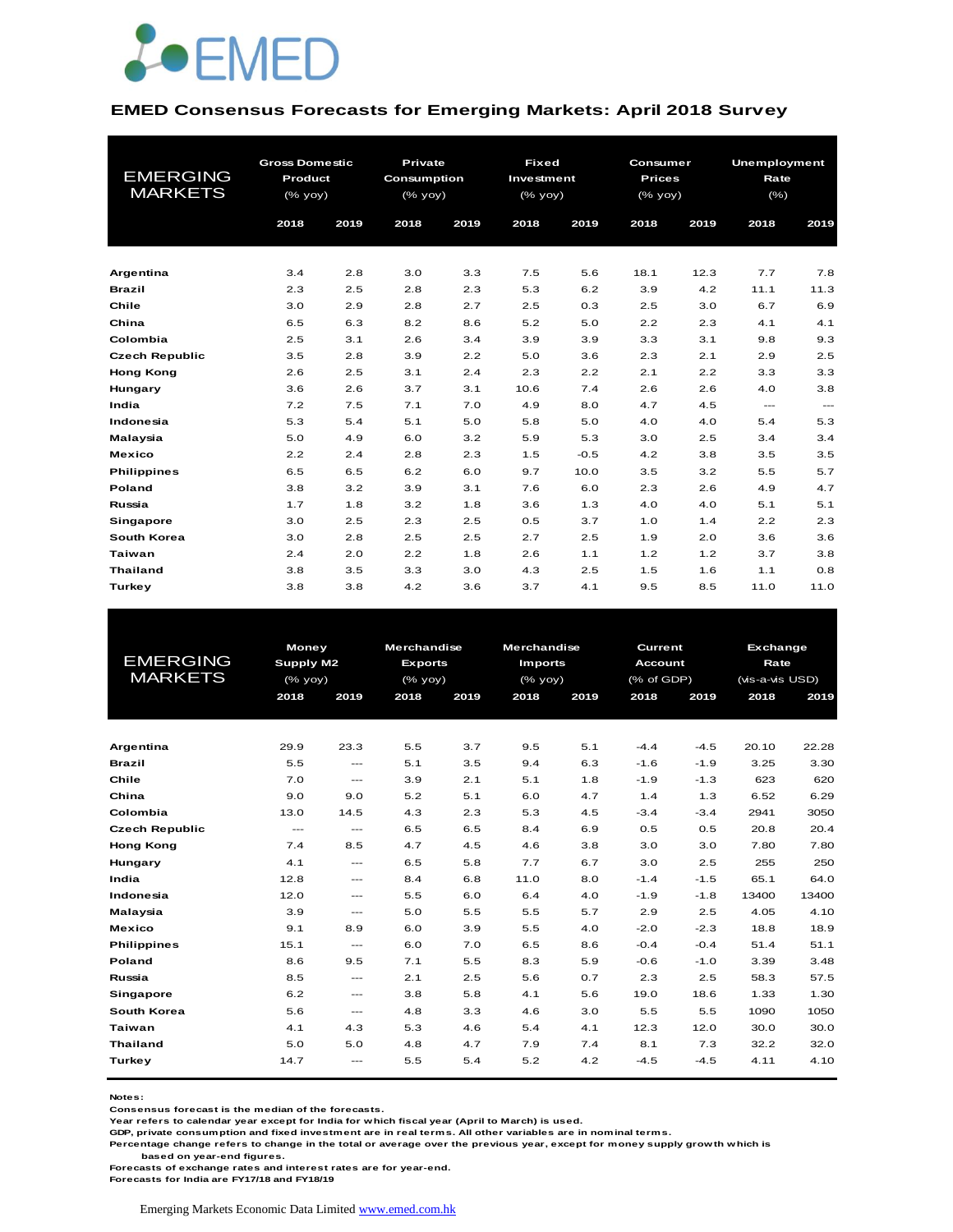# **JOEMED**

## **EMED Consensus Forecasts for the United States: April 2018 Survey**

| <b>UNITED STATES</b>               | <b>Gross Domestic</b><br>Product<br>(% yoy) |                          | <b>Consumer</b><br><b>Prices</b><br>(% yoy) |                | <b>UNITED STATES</b>                | <b>Gross Domestic</b><br>Product<br>$(% \mathsf{Y}^{\prime }\mathsf{Y}^{\prime }\mathsf{Y}^{\prime })$ |            | <b>Consumer</b><br><b>Prices</b><br>(% yoy) |      |
|------------------------------------|---------------------------------------------|--------------------------|---------------------------------------------|----------------|-------------------------------------|--------------------------------------------------------------------------------------------------------|------------|---------------------------------------------|------|
|                                    | 2018                                        | 2019                     | 2018                                        | 2019           |                                     | 2018                                                                                                   | 2019       | 2018                                        | 2019 |
| <b>ABN AMRO</b>                    | 3.0                                         | 2.7                      | 2.1                                         |                |                                     |                                                                                                        |            | 2.4                                         | 1.8  |
| <b>Action Economics</b>            | 3.0                                         | 3.0                      | 2.5                                         | 2.0<br>2.3     | Intesa Sanpaolo<br>Invesco Ltd.     | 2.8<br>2.4                                                                                             | 2.8<br>--- | 1.8                                         | ---  |
|                                    | 2.7                                         | 2.5                      | 2.0                                         | 2.0            | <b>KBC</b>                          | 2.4                                                                                                    | ---        | 2.3                                         | ---  |
| <b>AIB Global Treasury</b>         | 2.6                                         | 2.2                      | 2.3                                         | 2.4            | <b>Kiel Institute</b>               | 2.5                                                                                                    | 1.9        | 2.3                                         | 2.2  |
| Allianz<br><b>Bank Julius Baer</b> | 2.7                                         | 1.7                      | 2.4                                         | 1.8            | <b>Moody's Analytics</b>            | 3.0                                                                                                    | 2.6        | 2.8                                         | 2.5  |
| <b>Barclays Capital</b>            | 2.3                                         | $\overline{\phantom{a}}$ | 2.2                                         | ---            | <b>Mortgage Bankers Association</b> | 2.4                                                                                                    | 2.3        | 2.3                                         | 2.3  |
| <b>BayernLB</b>                    | 2.8                                         | 2.8                      | 2.5                                         | 2.2            | <b>NAR</b>                          | 2.9                                                                                                    | 2.6        | 2.9                                         | 2.7  |
| <b>BBVA</b>                        | 2.6                                         | 2.5                      | 2.6                                         | 2.1            | <b>National Bank of Canada</b>      | 2.8                                                                                                    | 2.3        | 2.5                                         | 2.3  |
| <b>Berenberg Capital Markets</b>   | 3.0                                         | 2.7                      | 2.6                                         | 2.4            | <b>NIESR</b>                        | 2.6                                                                                                    | 2.5        | 2.4                                         | 2.2  |
| <b>BMO Capital Markets</b>         | 2.8                                         | 2.5                      | 2.6                                         | 2.1            | <b>Northern Trust</b>               | 2.8                                                                                                    | 2.3        | 2.6                                         | 2.1  |
| <b>BNP Paribas</b>                 | 3.1                                         | 2.1                      | 2.3                                         | 2.1            | <b>OCBC Bank</b>                    | 2.7                                                                                                    | 2.3        | 2.3                                         | 2.4  |
| <b>Capital Economics</b>           | 2.8                                         | 2.0                      | 2.3                                         | 2.2            | <b>PNC</b>                          | 2.8                                                                                                    | 2.9        | 2.5                                         | 2.1  |
| <b>CIBC World Markets</b>          | 2.7                                         | 1.9                      | 2.3                                         | 2.3            | <b>Prometeia</b>                    | 2.8                                                                                                    | 2.3        | 2.5                                         | 2.0  |
| <b>Comerica Bank</b>               | 2.7                                         | 2.6                      | 2.7                                         | 2.1            | <b>Raymond James</b>                | 2.7                                                                                                    | 1.9        | 2.6                                         | 2.0  |
| Commerzbank                        | 2.7                                         | 2.3                      | 2.4                                         | 2.3            | <b>Royal Bank of Canada</b>         | 2.6                                                                                                    | 2.4        | 2.4                                         | 1.8  |
| <b>Credit Agricole</b>             | 2.8                                         | 2.9                      | $2.4\,$                                     | 2.0            | <b>Schroders</b>                    | 3.1                                                                                                    | 2.9        | 2.5                                         | 2.6  |
| <b>Credit Suisse</b>               | 2.7                                         | 2.4                      | $2.4\,$                                     | 2.0            | <b>Scotia Capital</b>               | 2.6                                                                                                    | 2.4        | 2.4                                         | 2.4  |
| Daiwa Institute of Research        | 2.6                                         | 2.3                      | 2.7                                         | 2.3            | <b>Societe Generale</b>             | 2.4                                                                                                    | 1.2        | 2.0                                         | 1.6  |
| Danske Bank                        | 2.4                                         | 2.1                      | 2.5                                         | 2.1            | <b>Standard &amp; Poor's</b>        | 2.8                                                                                                    | 2.2        | 2.2                                         | 1.9  |
| <b>DBS Bank</b>                    | 2.6                                         | 2.5                      | 1.8                                         | 1.8            | <b>TD Economics</b>                 | 2.7                                                                                                    | 2.9        | 2.4                                         | 2.1  |
| Deka Bank                          | 2.7                                         | 1.9                      | 2.5                                         | 2.5            | University of Michigan - RSQE       | 2.6                                                                                                    | 2.7        | 2.3                                         | 1.9  |
| <b>Desjardins</b>                  | 2.8                                         | 2.5                      | 2.3                                         | 2.2            | <b>UOB</b>                          | 2.5                                                                                                    | 2.3        | 2.5                                         | 2.5  |
| <b>DIW Berlin</b>                  | 3.0                                         | 2.7                      | 2.5                                         | 2.1            |                                     |                                                                                                        |            |                                             |      |
| <b>DZ Bank</b>                     | 2.5                                         | 2.6                      | 2.3                                         | 2.4            |                                     |                                                                                                        |            |                                             |      |
| <b>Fannie Mae</b>                  | 2.7                                         | 2.7                      | 2.3                                         | 1.7            | <b>CONSENSUS</b>                    |                                                                                                        |            |                                             |      |
| <b>First Trust Advisors</b>        | 3.0                                         | 3.2                      | 2.7                                         | 2.6            | Median                              | 2.7                                                                                                    | 2.4        | 2.4                                         | 2.2  |
| <b>Freddie Mac</b>                 | 2.7                                         | 2.1                      | 2.5                                         | 2.4            | Mean                                | 2.7                                                                                                    | 2.4        | 2.4                                         | 2.2  |
| Handelsbanken                      | 2.0                                         | ---                      | 2.0                                         | ---            | High                                | 3.1                                                                                                    | 3.2        | 2.9                                         | 2.7  |
| <b>IFO Munich Institute</b>        | 2.1                                         | ---                      | 2.4                                         | $\overline{a}$ | Low                                 | 2.0                                                                                                    | 1.2        | 1.8                                         | 1.6  |
| <b>ING</b>                         | 3.0                                         | 2.6                      | 2.6                                         | $2.2\,$        | <b>Standard Deviation</b>           | 0.2                                                                                                    | 0.4        | 0.2                                         | 0.3  |
| Continues in the next column       |                                             |                          |                                             |                |                                     |                                                                                                        |            |                                             |      |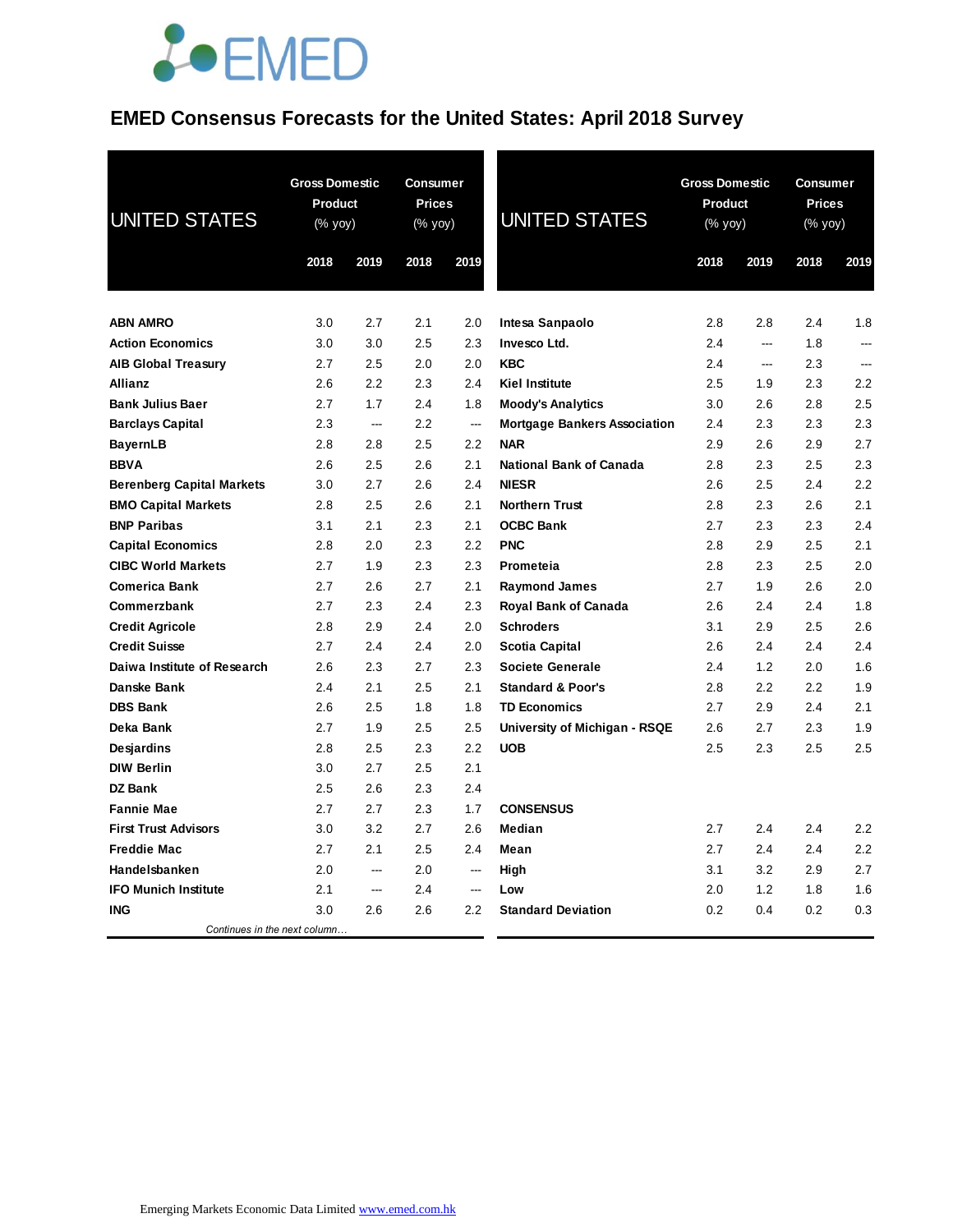

## **EMED Consensus Forecasts for the Euro Area: April 2018 Survey**

| <b>EURO AREA</b>                 | <b>Gross Domestic</b><br><b>Product</b><br>$(\%$ yoy) |                | <b>Consumer</b><br><b>Prices</b><br>$(% \mathsf{Y}^{\prime }\mathsf{Y}^{\prime })$ (% $\mathsf{Y}^{\prime }\mathsf{Y}^{\prime }\mathsf{Y}^{\prime })$ |                          | <b>EURO AREA</b>            |         | <b>Gross Domestic</b><br>Product<br>$(% \mathsf{Y}^{\prime }\mathsf{Y}^{\prime })$ (% $\mathsf{Y}^{\prime }\mathsf{Y}^{\prime }\mathsf{Y}^{\prime })$ |      | <b>Consumer</b><br><b>Prices</b><br>(% yoy) |  |
|----------------------------------|-------------------------------------------------------|----------------|-------------------------------------------------------------------------------------------------------------------------------------------------------|--------------------------|-----------------------------|---------|-------------------------------------------------------------------------------------------------------------------------------------------------------|------|---------------------------------------------|--|
|                                  | 2018                                                  | 2019           | 2018                                                                                                                                                  | 2019                     |                             | 2018    | 2019                                                                                                                                                  | 2018 | 2019                                        |  |
| <b>ABN AMRO</b>                  | 2.8                                                   | 2.3            | 1.7                                                                                                                                                   | 1.4                      | <b>ING</b>                  | 2.4     | 1.8                                                                                                                                                   | 1.5  | 1.7                                         |  |
| <b>AIB Global Treasury</b>       | 2.2                                                   | 2.0            | 1.5                                                                                                                                                   | 1.5                      | <b>Intesa Sanpaolo</b>      | 2.4     | 1.9                                                                                                                                                   | 1.5  | 1.7                                         |  |
| <b>Allianz</b>                   | 2.2                                                   | 2.0            | 1.6                                                                                                                                                   | 1.8                      | Invesco Ltd.                | 2.2     | $\overline{a}$                                                                                                                                        | 1.5  | $---$                                       |  |
| <b>Bank Julius Baer</b>          | 2.2                                                   | 1.5            | 1.5                                                                                                                                                   | 1.7                      | <b>KBC</b>                  | 2.3     | $---$                                                                                                                                                 | 1.3  | $\overline{a}$                              |  |
| Bank of Tokyo-Mitsubishi UFJ     | 1.6                                                   | ---            | 1.5                                                                                                                                                   | $\qquad \qquad \cdots$   | <b>Kiel Institute</b>       | 2.3     | 2.0                                                                                                                                                   | 1.7  | 1.7                                         |  |
| <b>Barclays Capital</b>          | 1.7                                                   | $\overline{a}$ | 1.3                                                                                                                                                   | $\hspace{0.05cm} \ldots$ | <b>Moody's Analytics</b>    | 2.0     | 1.8                                                                                                                                                   | 1.5  | 1.5                                         |  |
| <b>BayernLB</b>                  | 2.3                                                   | 1.8            | 1.5                                                                                                                                                   | 1.7                      | <b>NIESR</b>                | $2.2\,$ | 1.8                                                                                                                                                   | 1.5  | 1.6                                         |  |
| <b>Berenberg Capital Markets</b> | 2.5                                                   | 2.1            | 1.4                                                                                                                                                   | 1.7                      | <b>OCBC Bank</b>            | 2.3     | 1.5                                                                                                                                                   | 1.8  | 1.5                                         |  |
| <b>BMO Capital Markets</b>       | 2.2                                                   | 1.8            | 1.4                                                                                                                                                   | 1.8                      | Prometeia                   | 2.3     | 1.8                                                                                                                                                   | 1.6  | 1.5                                         |  |
| <b>BNP Paribas</b>               | 2.8                                                   | 2.1            | 1.7                                                                                                                                                   | 1.7                      | <b>Royal Bank of Canada</b> | 2.3     | 1.9                                                                                                                                                   | 1.4  | 1.5                                         |  |
| <b>Capital Economics</b>         | 2.5                                                   | 2.0            | 1.2                                                                                                                                                   | 1.2                      | <b>Schroders</b>            | 2.6     | 2.2                                                                                                                                                   | 1.2  | 1.5                                         |  |
| <b>CIBC World Markets</b>        | 2.1                                                   | 1.5            | 1.7                                                                                                                                                   | 1.9                      | <b>Scotia Capital</b>       | 2.5     | 2.3                                                                                                                                                   | 1.5  | 1.5                                         |  |
| Commerzbank                      | 2.5                                                   | 2.3            | 1.9                                                                                                                                                   | 1.5                      | <b>Societe Generale</b>     | 2.5     | 1.5                                                                                                                                                   | 1.5  | 1.3                                         |  |
| <b>Credit Agricole</b>           | 2.4                                                   | 2.1            | 1.4                                                                                                                                                   | 1.4                      | <b>TD Economics</b>         | 2.4     | 1.9                                                                                                                                                   | 1.2  | 1.4                                         |  |
| <b>Credit Suisse</b>             | 2.6                                                   | 2.2            | 1.6                                                                                                                                                   | 1.6                      | <b>UOB</b>                  | 2.3     | 1.9                                                                                                                                                   | 1.5  | 1.6                                         |  |
| Danske Bank                      | 2.1                                                   | 1.9            | 1.3                                                                                                                                                   | 1.3                      |                             |         |                                                                                                                                                       |      |                                             |  |
| <b>DBS Bank</b>                  | 2.2                                                   | 2.2            | 1.3                                                                                                                                                   | 1.4                      |                             |         |                                                                                                                                                       |      |                                             |  |
| Deka Bank                        | 2.3                                                   | 1.7            | 1.5                                                                                                                                                   | 1.8                      |                             |         |                                                                                                                                                       |      |                                             |  |
| <b>DIW Berlin</b>                | 2.3                                                   | 1.8            | 1.6                                                                                                                                                   | 1.7                      | <b>CONSENSUS</b>            |         |                                                                                                                                                       |      |                                             |  |
| <b>DZ Bank</b>                   | 2.3                                                   | 2.0            | 1.5                                                                                                                                                   | 1.5                      | Median                      | 2.3     | 1.9                                                                                                                                                   | 1.5  | 1.6                                         |  |
| <b>ETLA</b>                      | 2.4                                                   | 1.9            | 1.5                                                                                                                                                   | 1.8                      | Mean                        | 2.3     | 1.9                                                                                                                                                   | 1.5  | 1.6                                         |  |
| <b>EUROFER</b>                   | 2.2                                                   | 1.9            | 1.7                                                                                                                                                   | 1.8                      | High                        | 2.8     | 2.3                                                                                                                                                   | 1.9  | 1.9                                         |  |
| Handelsbanken                    | 1.5                                                   | ---            | 1.6                                                                                                                                                   | $\hspace{0.05cm} \ldots$ | Low                         | 1.5     | 1.5                                                                                                                                                   | 1.2  | 1.2                                         |  |
| <b>IFO Munich Institute</b>      | 1.7                                                   | ---            | 1.5                                                                                                                                                   | ---                      | <b>Standard Deviation</b>   | 0.3     | 0.2                                                                                                                                                   | 0.2  | 0.2                                         |  |
| Continues in the next column     |                                                       |                |                                                                                                                                                       |                          |                             |         |                                                                                                                                                       |      |                                             |  |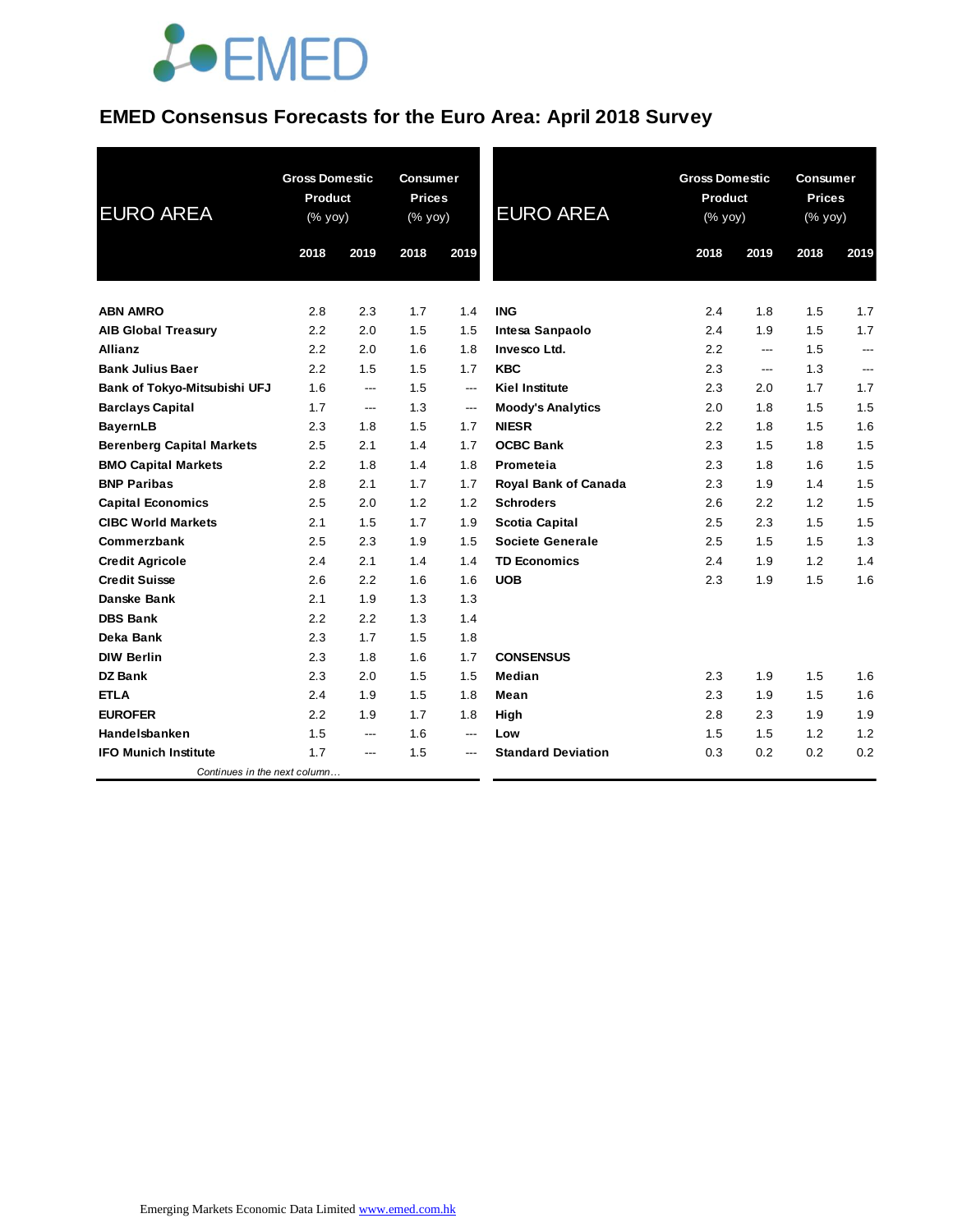# **JOEMED**

### **EMED Consensus Forecasts for Japan: April 2018 Survey**

| <b>JAPAN</b>                     | <b>Gross Domestic</b><br>Product<br>(% yoy) |      | <b>Consumer</b><br><b>Prices</b><br>(% yoy) |                          | <b>JAPAN</b>              | <b>Gross Domestic</b><br>Product<br>(% yoy) |      | <b>Consumer</b><br><b>Prices</b><br>(% yoy) |                |
|----------------------------------|---------------------------------------------|------|---------------------------------------------|--------------------------|---------------------------|---------------------------------------------|------|---------------------------------------------|----------------|
|                                  | 2018                                        | 2019 | 2018                                        | 2019                     |                           | 2018                                        | 2019 | 2018                                        | 2019           |
| <b>ABN AMRO</b>                  | 1.7                                         | 1.3  | 1.0                                         | 0.8                      | Intesa Sanpaolo           | 1.2                                         | 0.9  | 1.7                                         | 1.2            |
| <b>AIB Global Treasury</b>       | 1.2                                         | 0.9  | 0.5                                         | 0.5                      | Invesco Ltd.              | 1.2                                         | ---  | 0.5                                         | $\overline{a}$ |
| Allianz                          | 1.2                                         | 1.0  | 0.9                                         | 1.5                      | <b>JCER</b>               | 1.3                                         | 0.9  | 1.0                                         | 1.7            |
| <b>Bank Julius Baer</b>          | 1.6                                         | 0.9  | 1.0                                         | 0.3                      | <b>KBC</b>                | 1.0                                         | ---  | 1.0                                         | $\overline{a}$ |
| Bank of Tokyo-Mitsubishi UFJ     | 1.4                                         | ---  | 0.9                                         | ---                      | <b>Kiel Institute</b>     | 1.5                                         | 1.3  | 0.7                                         | 1.8            |
| <b>Barclays Capital</b>          | 1.1                                         | ---  | 0.7                                         | $\hspace{0.05cm} \ldots$ | <b>Mizuho Securities</b>  | 1.3                                         | 0.8  | 1.1                                         | 1.2            |
| <b>BayernLB</b>                  | 1.2                                         | 0.9  | 1.1                                         | 1.2                      | <b>Moody's Analytics</b>  | 1.0                                         | 0.4  | 1.4                                         | 0.6            |
| <b>Berenberg Capital Markets</b> | 1.5                                         | 1.0  | 1.1                                         | 1.2                      | <b>NIESR</b>              | 1.3                                         | 0.9  | 0.8                                         | 1.1            |
| <b>BMO Capital Markets</b>       | 1.5                                         | 1.0  | 1.1                                         | 1.0                      | <b>OCBC Bank</b>          | 1.3                                         | 0.9  | 1.0                                         | 1.0            |
| <b>BNP Paribas</b>               | 1.3                                         | 0.6  | 0.9                                         | 0.9                      | Prometeia                 | 1.5                                         | 1.1  | 0.8                                         | 1.2            |
| <b>Capital Economics</b>         | 1.2                                         | 1.0  | 0.8                                         | 1.0                      | <b>Schroders</b>          | 1.5                                         | 1.1  | 1.1                                         | 1.6            |
| <b>CIBC World Markets</b>        | 1.2                                         | 0.8  | 0.6                                         | 0.9                      | <b>Scotia Capital</b>     | 1.3                                         | 0.9  | 1.1                                         | 2.3            |
| Commerzbank                      | 1.3                                         | 1.3  | 1.0                                         | 0.8                      | <b>Societe Generale</b>   | 1.4                                         | 1.3  | 1.2                                         | 1.6            |
| <b>Credit Agricole</b>           | 1.3                                         | 1.6  | 1.1                                         | 1.5                      | <b>TD Economics</b>       | 1.4                                         | 1.3  | 1.1                                         | 1.3            |
| <b>Credit Suisse</b>             | 1.3                                         | 1.0  | 0.5                                         | 0.7                      | <b>UOB</b>                | 1.8                                         | 1.9  | 1.9                                         | 2.0            |
| Daiwa Institute of Research      | 1.0                                         | 1.0  | 0.8                                         | 1.0                      |                           |                                             |      |                                             |                |
| <b>DBS Bank</b>                  | 1.1                                         | 0.9  | 0.6                                         | 1.0                      | <b>CONSENSUS</b>          |                                             |      |                                             |                |
| Deka Bank                        | 1.2                                         | 0.7  | 1.8                                         | 1.8                      | Median                    | 1.3                                         | 1.0  | 1.0                                         | 1.2            |
| <b>DIW Berlin</b>                | 1.2                                         | 1.0  | 0.8                                         | 1.1                      | Mean                      | 1.3                                         | 1.0  | 1.0                                         | 1.2            |
| <b>DZ Bank</b>                   | 1.3                                         | 1.2  | 1.1                                         | 1.3                      | High                      | 1.8                                         | 1.9  | 1.9                                         | 2.3            |
| <b>IFO Munich Institute</b>      | 1.0                                         | ---  | 0.8                                         | $\hspace{0.05cm} \ldots$ | Low                       | 1.0                                         | 0.4  | 0.5                                         | 0.3            |
| <b>ING</b>                       | 1.8                                         | 1.3  | 1.3                                         | 1.9                      | <b>Standard Deviation</b> | 0.2                                         | 0.3  | 0.3                                         | 0.5            |
| Continues in the next column     |                                             |      |                                             |                          |                           |                                             |      |                                             |                |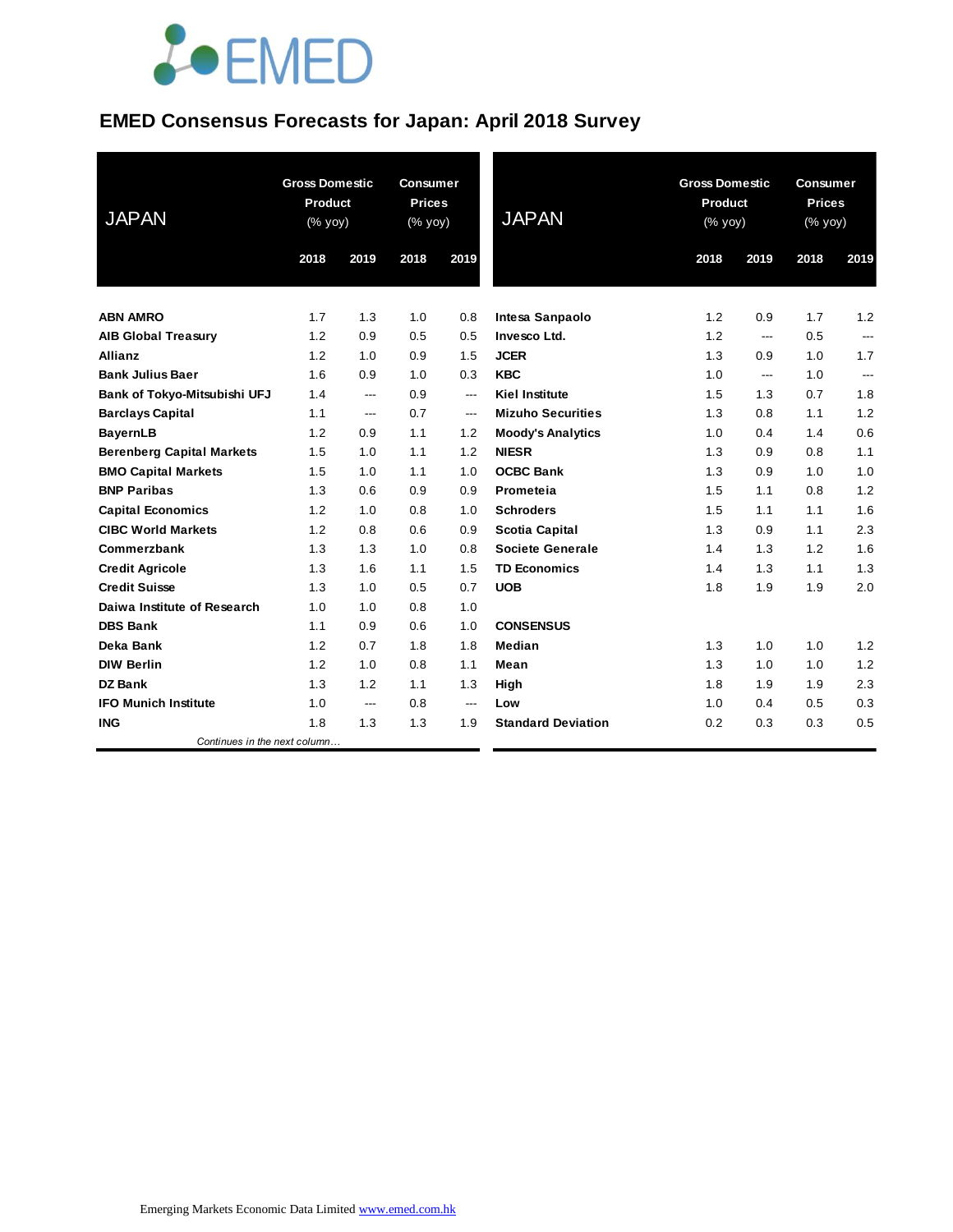# **JOEMED**

## **EMED Consensus Forecasts for China: April 2018 Survey**

| <b>CHINA</b>                     |      | <b>Gross Domestic</b><br>Product<br>(% yoy) |      | <b>Consumer</b><br><b>Prices</b><br>(% yoy) | <b>CHINA</b>                  | <b>Gross Domestic</b><br><b>Product</b><br>$(\%$ yoy) |       | <b>Consumer</b><br><b>Prices</b><br>(% yoy) |      |
|----------------------------------|------|---------------------------------------------|------|---------------------------------------------|-------------------------------|-------------------------------------------------------|-------|---------------------------------------------|------|
|                                  | 2018 | 2019                                        | 2018 | 2019                                        |                               | 2018                                                  | 2019  | 2018                                        | 2019 |
| <b>ABN AMRO</b>                  | 6.5  | 6.0                                         | 2.5  | 2.5                                         | Intesa Sanpaolo               | 6.4                                                   | 6.2   | 2.3                                         | 2.4  |
| <b>Allianz</b>                   | 6.4  | 6.2                                         | 2.5  | 2.8                                         | Invesco Ltd.                  | 6.6                                                   | $---$ | 1.0                                         | ---  |
| <b>Bank Julius Baer</b>          | 6.4  | 6.0                                         | 2.0  | 2.2                                         | JP Morgan                     | 6.8                                                   | ---   | 2.5                                         | ---  |
| <b>Bank of East Asia</b>         | 6.5  | 6.2                                         | 2.2  | 2.0                                         | <b>Kiel Institute</b>         | 6.4                                                   | 6.1   | 2.1                                         | 2.3  |
| <b>Barclays Capital</b>          | 6.3  | ---                                         | 2.3  | ---                                         | <b>Moody's Analytics</b>      | 6.6                                                   | 6.3   | 2.4                                         | 2.9  |
| <b>BayernLB</b>                  | 6.6  | 6.4                                         | 2.2  | 2.4                                         | <b>NIESR</b>                  | 6.6                                                   | 6.3   | 2.6                                         | 2.8  |
| <b>BBVA</b>                      | 6.3  | 6.0                                         | 2.3  | 2.5                                         | <b>OCBC Bank</b>              | 6.5                                                   | 6.0   | 2.2                                         | 2.5  |
| <b>Berenberg Capital Markets</b> | 6.4  | 6.1                                         | 2.3  | 2.2                                         | Prometeia                     | 6.3                                                   | 5.7   | 2.0                                         | 2.3  |
| <b>BMO Capital Markets</b>       | 6.6  | 6.3                                         | 2.1  | 2.0                                         | <b>Royal Bank of Scotland</b> | 6.5                                                   | ---   | 2.0                                         | ---  |
| <b>BNP Paribas</b>               | 6.4  | 6.5                                         | 2.3  | 2.5                                         | <b>Schroders</b>              | 6.6                                                   | 6.5   | 2.2                                         | 2.3  |
| <b>Capital Economics</b>         | 6.5  | 6.3                                         | 2.5  | 1.5                                         | <b>Scotia Capital</b>         | 6.5                                                   | 6.2   | 2.3                                         | 2.5  |
| Commerzbank                      | 6.4  | 6.2                                         | 1.9  | 2.2                                         | <b>Societe Generale</b>       | 6.4                                                   | 6.0   | 2.5                                         | 2.0  |
| <b>Credit Agricole</b>           | 6.6  | 6.4                                         | 2.5  | 1.6                                         | <b>UOB</b>                    | 6.7                                                   | 6.6   | 2.8                                         | 2.7  |
| <b>Credit Suisse</b>             | 6.5  | 6.2                                         | 2.5  | 2.0                                         |                               |                                                       |       |                                             |      |
| Daiwa Institute of Research      | 6.5  | 6.3                                         | 2.1  | 2.0                                         |                               |                                                       |       |                                             |      |
| Danske Bank                      | 6.5  | 6.3                                         | 2.3  | 2.3                                         |                               |                                                       |       |                                             |      |
| <b>DBS Bank</b>                  | 6.4  | 6.2                                         | 2.1  | 2.2                                         | <b>CONSENSUS</b>              |                                                       |       |                                             |      |
| Deka Bank                        | 6.6  | 6.4                                         | 2.4  | 2.8                                         | Median                        | 6.5                                                   | 6.2   | 2.3                                         | 2.3  |
| <b>DIW Berlin</b>                | 6.5  | 6.3                                         | 2.1  | 2.4                                         | Mean                          | 6.5                                                   | 6.2   | 2.2                                         | 2.3  |
| <b>DZ Bank</b>                   | 6.7  | 6.5                                         | 2.2  | 2.0                                         | High                          | 6.8                                                   | 6.7   | 2.8                                         | 2.9  |
| <b>IFO Munich Institute</b>      | 6.3  | ---                                         | 2.8  | $\hspace{0.05cm} \ldots$                    | Low                           | 6.3                                                   | 5.7   | 1.0                                         | 1.5  |
| <b>ING</b>                       | 6.8  | 6.7                                         | 1.7  | 1.9                                         | <b>Standard Deviation</b>     | 0.1                                                   | 0.2   | 0.3                                         | 0.3  |
| Continues in the next column     |      |                                             |      |                                             |                               |                                                       |       |                                             |      |